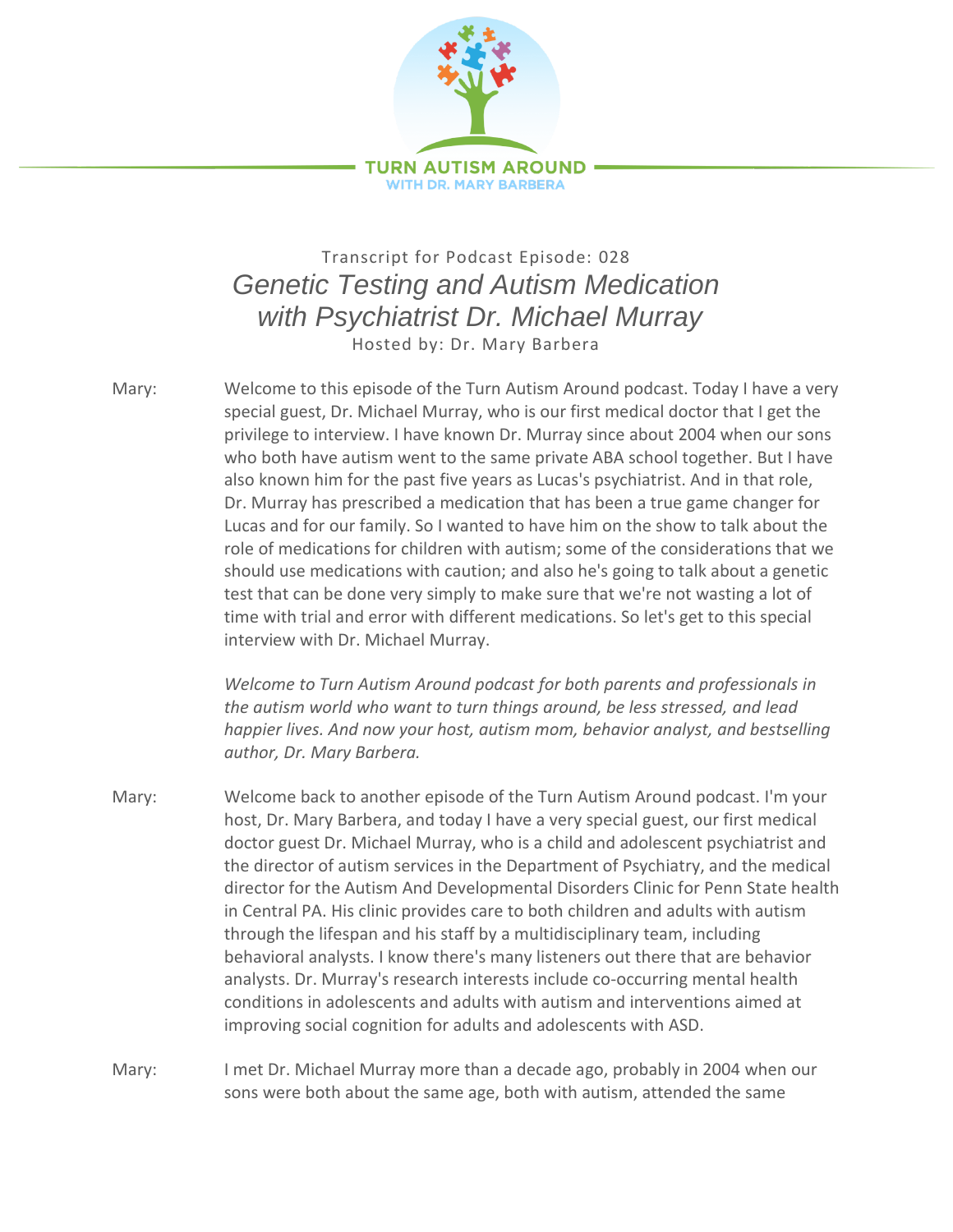private school in Pennsylvania. And most recently about five years ago, Dr. Murray became Lucas's psychiatrist. And before we get to welcoming Dr. Murray, I have a disclaimer on my website that my podcasts, my video blogs, my book, all the information, even within my paid online courses is for informational purposes only. And today we're really going to dive into medication use for children with autism and the main medication that helped Lucas. But just because it worked with Lucas doesn't mean it's appropriate for any of your children or clients. So we do want to give the disclaimer that we are not giving any kind of medical advice here, just information to try to get the word out to help kids reach their fullest potential. So I am very pleased to welcome Dr. Michael Murray. Thanks for being here.

- Dr. Murray: I'm glad to do it.
- Mary: Great. So I'd like to get started. We have about half professionals and parents listen to my podcast every week, and I'd like to get started by describing your fall into the autism world or in your case, maybe the, the world of psychiatry and then how you kind of ended up being more focused on autism.
- Dr. Murray: Yes, sure. So I went to medical school knowing that I wanted to do something with children, and particularly aspects of development with children. So, initially I thought that was going to be developmental pediatrics or something like that, but kind of going through a medical school, it really... Child psychiatry was the thing that really grabbed my interest. So I was in my residency as becoming a child psychiatrist, that's a five year residency. So halfway through about, well, probably my second year actually, our son Brennan was born. So I was well on my way to being a child psychiatrist when, you know, we were having our first child and kind of seeing that there were some differences in his development, and kind of trying to understand what his needs were, you know, as they were emerging, it really became clear to me that he had autism.
- Dr. Murray: So, you know, kind of the intersection of my professional life and my personal life happened really while I was still training to be a psychiatrist. So obviously I wanted to learn everything I could about autism. So this was... like you said, Mary, you know, Lucas and Brennan are about the same age. So this was the early to mid-nineties when we were, you know, trying to figure this out for Brennan. Uh, gratefully things are changed around here, but back then it was difficult to find people who felt comfortable providing services to people with autism, particularly young children with autism at that point. So it was a real struggle. So, you know, just naturally I tried to do well by my son, it kind of led to me trying to find out everything I could and I kind of submersed myself in autism. And over the years it's just grew and grew and grew to approximately about, I would say 12 years ago, my entire professional life has become caring for people with autism.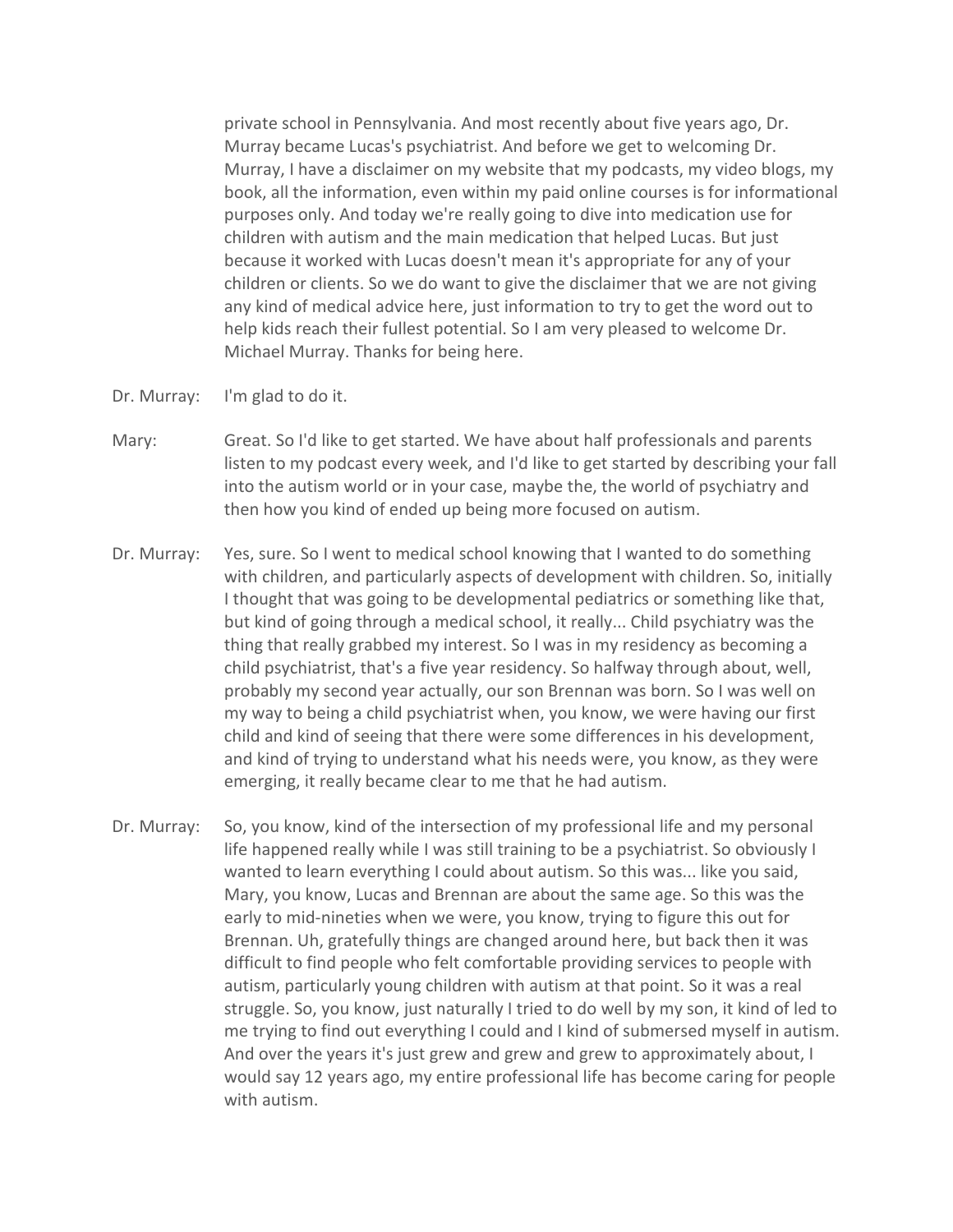- Dr. Murray: So that is what I do clinically. That's what I teach about. That is what I do my research. And so, you know, my entire professional life now is about autism. And thank you for that nice introduction. You kind of summarized some of my professional interests, so some people have a sense of what we do. And you know, and that's how, I guess, yeah, we got reconnected about five years ago when we were able to start working with Lucas
- Mary: Yeah. In which I really didn't even know I wanted a psychiatrist at that point. He, Lucas was having problem behaviors, aggression and self-injurious behavior related to having headaches and having a startle when he gets startled. If a fire alarm would ring, he would have self-injurious behavior where he'd bite his knuckle or hit his head. And, or even just a little startle, like somebody walked past, his desk and accidentally kicked a metal trashcan near him. So it was just a really hyper startle. And so I didn't know if it was a seizur; I didn't know, you know. And then if he could get a headache, he'd be screaming, saying head hurts, banging his head. And even though I'm a nurse and a behavior analyst, my husband's a physician, you know, just trying to get to the bottom of why he was aggressive when startled...
- Mary: So I got a neurologist, I got on your waiting list as an neurologist, we ruled out seizures. It took, I don't know if you know this or knew at the time, but your waiting list was like 18 months. I kind of forgot I was even on the waiting list. And so then they called and they're like, Lucas can... And by that point, and it was kinda like I had Lucas on Risperidone and had him on just a bunch of different things.
- Mary: And over the years we tried different things for different symptoms, and I didn't keep good records back then so I didn't really know what they were used for, what the dosage was, how much he weighed, what the side effects were, why we stopped it, why we started it. It was like this maze of like 10 meds that I had used from various doctors. No psychiatrists, I don't think, I don't think he ever went to a psychiatrist before you. But since we had met at the private school years before and we have, I have some friends that their kids go to CEO. So I was like, you know what, maybe I'll try a psychiatrist. But I was really, like, hesitant to come to a psychiatrist because of kind of what was floating through my head. Like a psychiatrist is just gonna order Abilify or Risperdal or some of the standard drugs, and this is like a startle and a headache, and like I don't want him on like some psychotropic drug all day everyday, 24/7, because he's having this sporadically.
- Mary: Anyway, to make a long story short, you helped tremendously. And one of the drugs that really helped him ended up to be prescribed by you but ended up to be a cardiac drug. But before we get into what that medicine is and why, how you got started even prescribing that, let's talk about... There seems to be a lot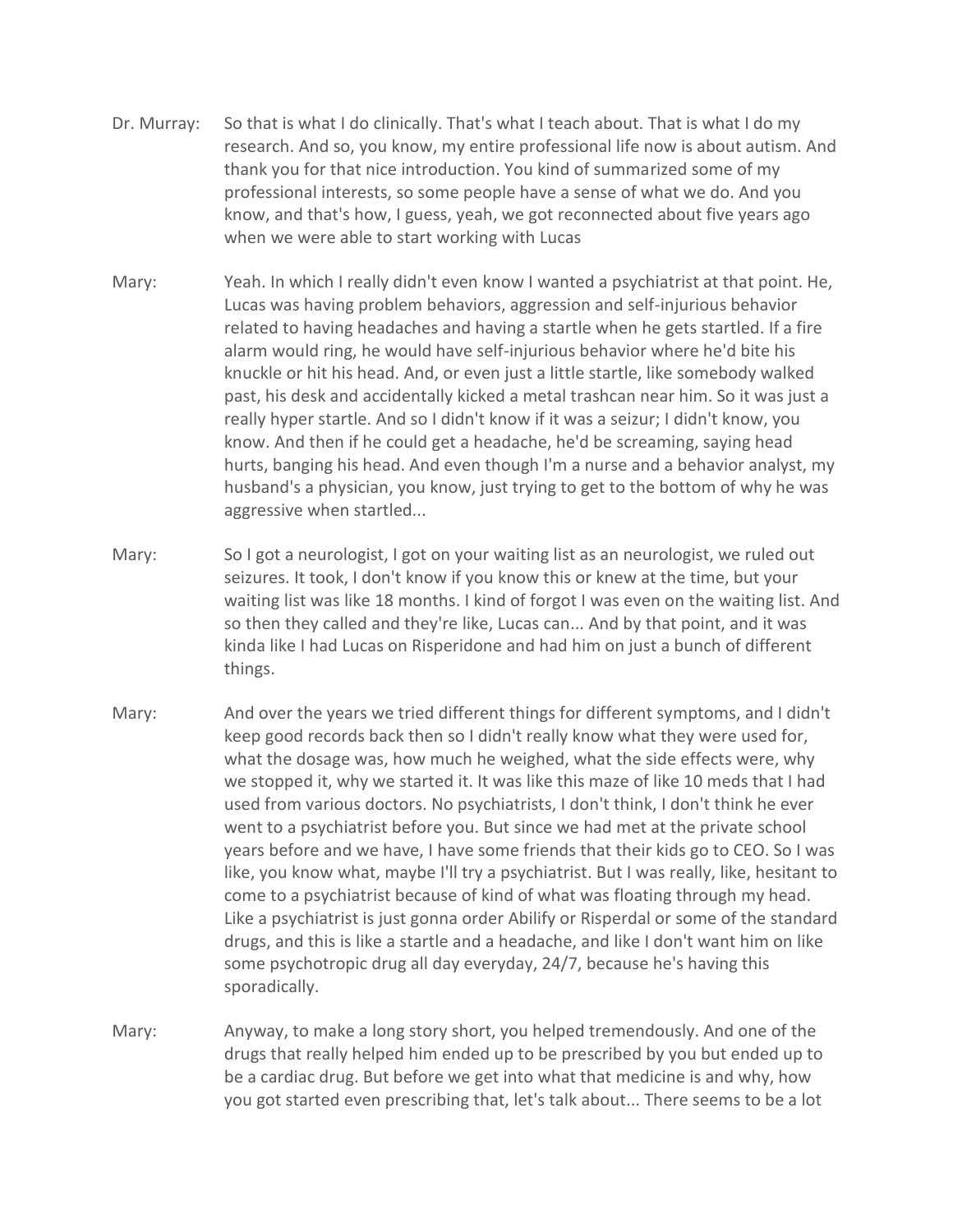of confusion and controversy over treating kids with autism with medication in general. What are the symptoms and issues that kids and adults with autism take medicine to treat? What in your experience has been the common issues and the common things that medications are prescribed for?

- Dr. Murray: Yeah, so there are two medications that have FDA approval for treating conditions related to autism. So there's no medication for the core symptoms of autism. I think that's really important to understand. We have not evolved our understanding of the causes or the pathophysiology of autism to the point to direct medications to target those core symptoms. So everything that I will talk about for the remainder of our time together is talking about the issues that kind of circle around autism. Like, so some of the things that kind of go along with it or are means of dampening some of those core symptoms to allow other treatments to become more effective.
- Dr. Murray: So like behavior analysis, right? So sometimes you are having someone in such a state that they're not able to learn effectively and really kind of creating an internal sense of calmness or relaxation so that the behavioral strategies or, you know, trying to teach new skills has a more chance, a better chance of being successful.
- Dr. Murray: But the two medications you mentioned are Aripiprazole or Abilify, and Risperidone or Risperdal, and they both have indications for treating severe mood irritability to severe aggression and severe self-injury, but they would not be the pattern that you were describing for Lucas. Right? It'd be the pattern of having very frequently every day to a degree of really concerning levels for safety of this individual or those around them. So if you're thinking about those medications, we would be really looking for frequent occurrence of these behaviors across settings to a high degree of intensity. Because as you also mentioned, they do have side effects which are concerning, so it's really needing to a very careful cost risk benefit ratio and trying to make sure that there's enough potential benefit to justify the risks that you are gonna take on by utilizing these medications.
- Dr. Murray: However, because there's only two that had this FDA approval, doesn't mean that we don't use other ones and can use them quite effectively. So I think it's important for professionals listening and for families who are listening is just because someone has autism doesn't mean that they can't have any of the other things that we could all suffer from as well. Like depression, like anxiety, you know, like ADHD, right? So people with autism have those things and in some cases they have them more commonly than people who don't have autism. So, you know, those are the things that we're frequently monitoring folks for. You know, as people age there's much more likelihood of developing depression. It's much more likely to have them developing anxiety. So we want to make sure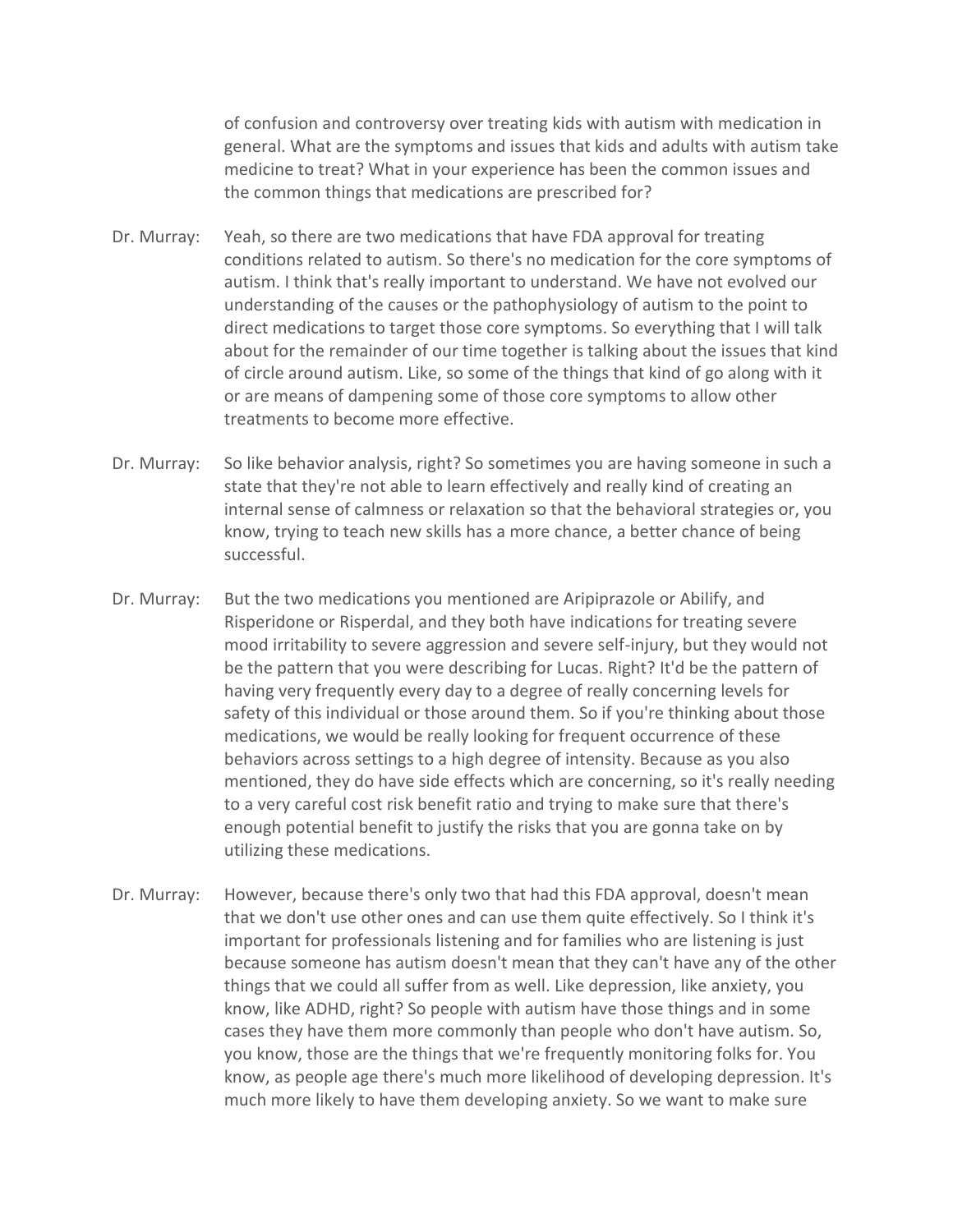that we are looking at those things. Are they developing to a degree of severity that really maybe a medication can be helpful for them?

- Dr. Murray: And then, you know, there are, like we were just talking about a minute ago, it's really kind of thinking about things that may be interfering with other types of treatments. So if you have a really effective behavior strategy or you feel like you're, you know, you've kind of gotten to a certain degree and now you're plateauing and now, you know what can, what can we do to try and keep the progress going? Also sometimes we think about, you know, situational anxiety, right? So is the anxiety progressing to the point in a demand situation where, you know, new skills or new environments would be... you know, the person is being exposed to those that, you know, the anxiety is rising to the level that's really interfering with them, continuing to participate in learning and persisting through that. So sometimes we're looking for medications that are just meant to augment the other treatments that are making the other treatments more likely to be successful.
- Dr. Murray: Obviously, anytime you're looking at medication, you want to do a very careful analysis of what you think that potential benefit is versus the potential risk of being exposed to that medication. And I love working with behavior analysts because you can always, you know, say, okay, let's think about what this is going to look like behaviorally. So this is what I think is going to be happening in the brain with me utilizing this medication or in the body. And you know, so we think about what this is happening internally, what's it gonna look like externally, right? So what do we expect to go away, right? Are there interfering behaviors, are there challenging behaviors or vice versa? What are skills that we think are going to progress more rapidly or start to emerge?
- Dr. Murray: So kind of looking at a very kind of, you know, having clear operant definitions of behaviors that you expect to change as a result of the medication exposure and then working with them to, okay, how's the data going to look? How often are you going to collect the data? I think also kind of working with the psychiatrist also can be really helpful, you know, and asking me what is the expected window of activation for this drug? Right? So if the meds are not expected to work for four to six weeks, taking data in week two isn't really informative. I mean, unless you need the data for something else, if you're looking at it for just looking at efficacy of medication, it's too soon. Right? So you know, if you've got good baseline data then you need to wait until week four. So, you know, I think it's just kind of having that dialogue between the behavior analysts and the psychiatrists is really important and I think impactful, and each of them doing a better job.
- Mary: Yeah, I think that's a great explanation. And I think as a registered nurse, I think one of the things that people don't understand, and a lot of behavior analysts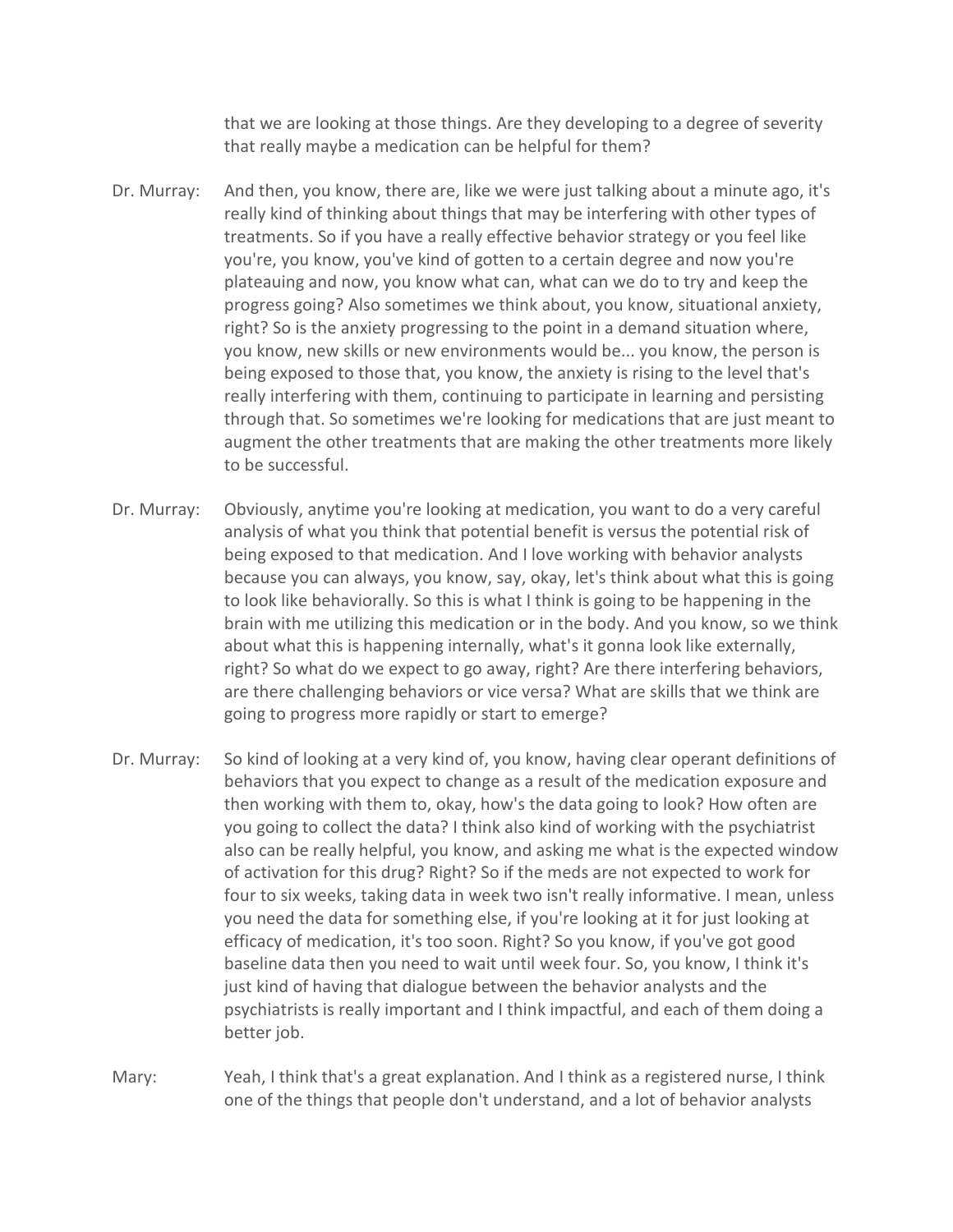and teachers and people that are professionals but not medical professionals, is that each medication has a half life and those sorts of things. So, so it's like how quickly they get absorbed in the body, how long they stay, how long they work, short acting versus longer acting. And like you said, some drugs really to reach their therapeutic dose and to be like working is sometimes weeks. And that's, that's really hard. And sometimes it's very short acting drugs that... so it's not just a matter of I give my child a pill and then 10 minutes later things are better.

- Dr. Murray: Right, I mean, there are some medications that do work within hours to days, but that unfortunately is the exception rather than the rule. Right? So most of the medications that we're looking at affecting the brain and affecting mood, affecting behavior, they take time because they're all working at receptors within the brain and you need to modulate those receptors gradually over time. Cause if you modulate them too quickly, then you can create pretty significant side effects in and of themselves. So it is all kind of, you know, being careful about what we're doing. You know, so we, you know, using the, you know, looking at the brain, you always want to be extremely cautious about how you're modulating that.
- Mary: Plus like you're talking about modulation, like starting with a low dose, making sure there's no side effects going up on the dose and, and it's really titrating that dose to see how much the child needs because just because somebody's a hundred pounds or 200 pounds, they can react differently. So that's, that's the other thing is like, now I know and I know, you know, every time I come to see you Dr. Murray, I bring our calendar with the data, which you know, I talk about in my three step guide, I have a free three step guide at marybarbera.com/join. And I talk about keeping data. So if we're switching from, you know, Prozac, whatever milligram to Prozac, a higher milligram, then that goes on the data and that goes on the calendar. And then that's part of the record because in the past, even when I was a behavior analyst and a nurse, before I had my kind of my calendar system, I'd be like, yeah, we tried that, I don't know what dosage, how many pounds he was, what we started at four, why we stopped it. But you know, that's where even on your end is like to have parents keep good data about the medications that have been tried. I'm sure it's really helpful.
- Dr. Murray: Yeah, no, it's all those things that you just pointed out are extraordinarily helpful. Right. And you know, once again having data to support, you know, like let's use the, let's use your Prozac example. So 10 milligrams of Prozac and we saw an array of challenging behaviors at this, you know, increase it to 20 milligrams, you know, really kind of, is that rate of behavior changing as would be expected or not? That's such valuable information because we're all human, right? And if you happen to have a bad morning, you know, with your child before going to clinic, where are you going to talk about? That bad morning. Right?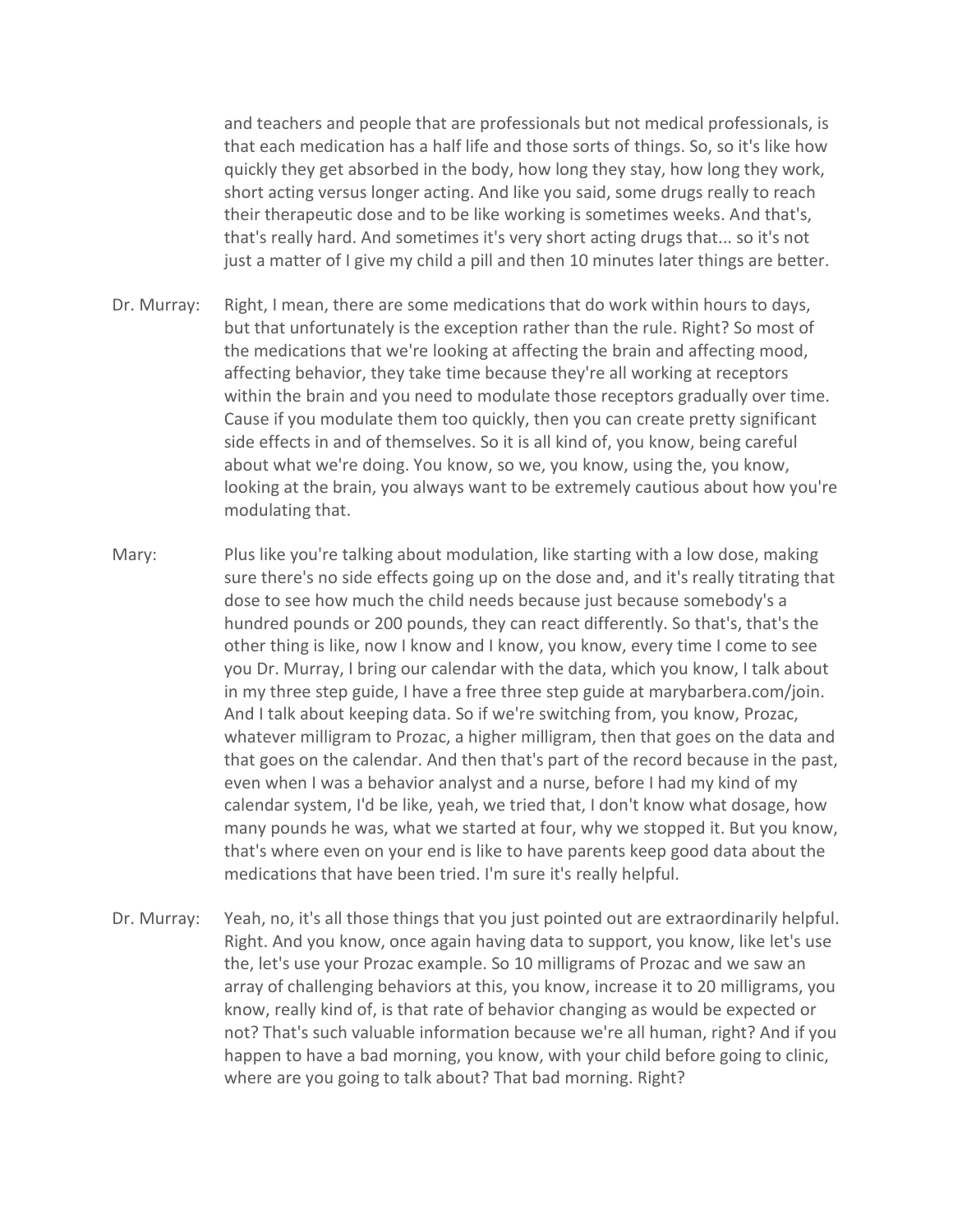- Dr. Murray: And you know, what could be whipped out is three weeks of really great behavior because it just so happened at the day of the visit it was a really challenging day and you're gonna, you know, and everyone right is you know, recall bias, right? We just recall what's most standing out in our mind and we tend to focus on things that really stress us, you know, all of us do that. So kind of having that data as you're suggesting it, having it, you know, ongoing and over time is really, really helpful.
- Dr. Murray: Just one thing I would add to what you were suggesting about, you know, weight and time and you know, is also combinations of drugs, too, because you try one drug, but there's these other two that are along for the ride and it seemed like it didn't go well, but these two are gone. Now, you know, it's a whole new story potentially. So kind of keeping track of what drugs may be gone, you know, and it can be anything, antibiotics, supplements, right? Vitamins, everything, right? So we really want to be mindful of potential interactions with medications because something is seemingly benign as, I don't know, zinc supplementation could overthrow the absorption of its other medication and that make it, oh, it didn't really work well because of the zinc supplementation. It really didn't get absorbed as you would expect and to have it work, you would actually need a higher dose because of the zinc supplementation. So all that information is incredibly valuable for medical providers as they are trying to really make well informed decisions. Um, it won't give you good advice as to what makes sense to potentially think about.
- Mary: Yeah, I think that's great. And I did do a video blog a few months ago, I think it's called something like should you medicate children with autism? And I, in that video blog, I talk about Lucas's journey with medications. Like he took a multivitamin for instance, and he would get irritable within 20 minutes of me administering the multivitamin. It turned out that there was copper in there. And then I, with more research, figured out that the copper to zinc ratio is affected in some kids. And so then we started zinc supplementation and got rid of anything with copper in it and his mood and everything. So it could be something benign. I'm glad you mentioned multivitamins. It doesn't have to be these, you know, hardcore psychotropic meds. It can just be a supplement or something that you think is, is, could do, no harm can be harmful.
- Mary: And one of the recommendations in that video blog is also that if you are not a medical professional treating a child with autism, you should not be saying that kid needs meds or you need to up those doses. And you know, because it's complicated as you, as you and I both know, it is very complicated and it's not just a matter of get that kid on medication, he's out of control. Because if you don't have a good behavioral program, I remember when Lucas was diagnosed, the developmental pediatrician at children's Hospital in Philadelphia said to us, we asked about medicaid, you know, do you medicaid? And he said, we do use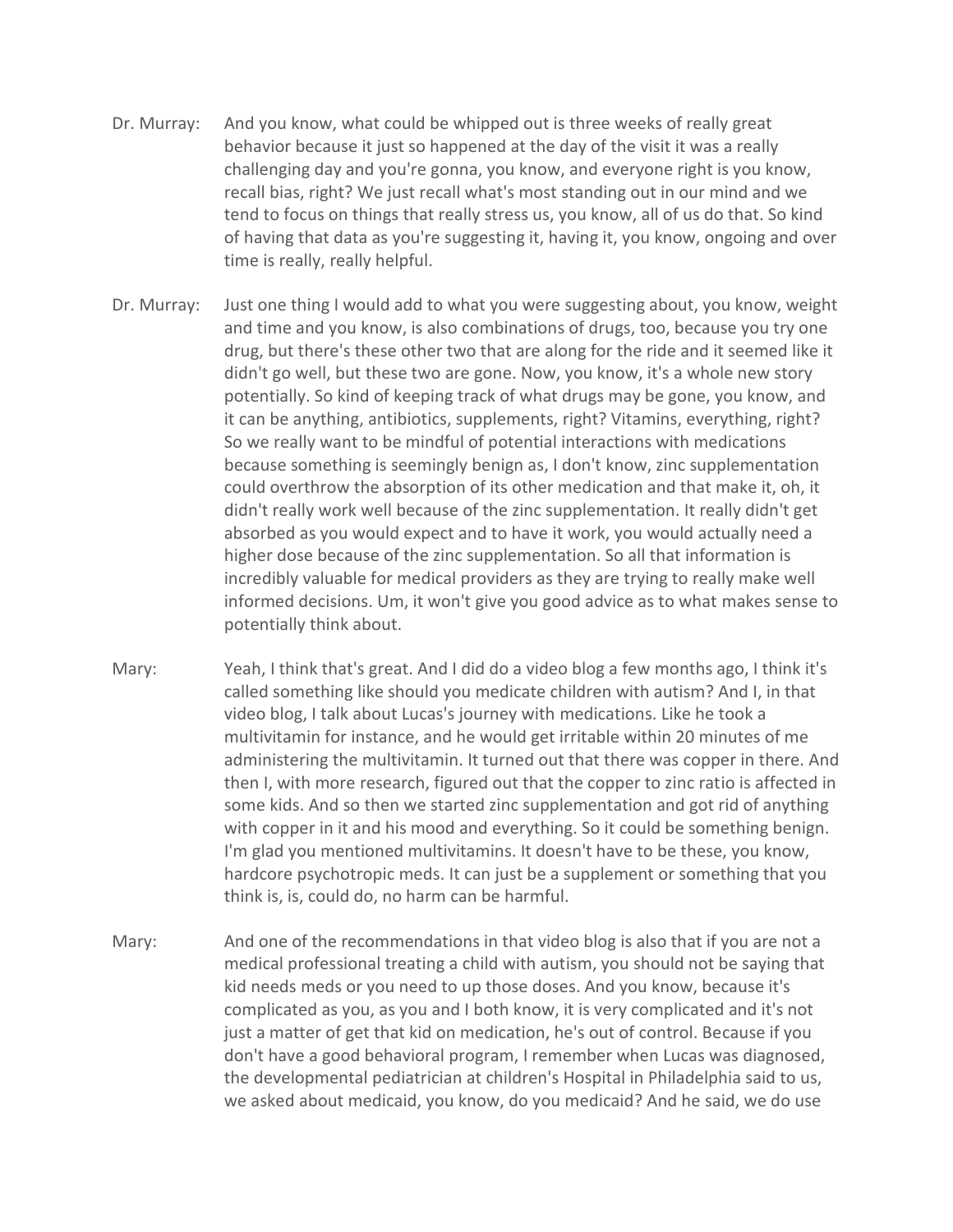medications, but his advice, which I think you would agree with is after a good behavioral program is in place first, ideally for a three year old with a new diagnosis, you know, get the behavioral program in place, get instructional control, see how it goes, and then we can treat symptoms. But let's not, you know, just put medication on board to further complicate the situation. Especially before you even know what positive reinforcement is.

- Dr. Murray: Exactly. Exactly. Medication should never be a stand alone treatment for someone with autism. It should always be a part of the package of treatments that an individual is receiving.
- Mary: Yes. Okay. So let's get back to when I came to, when I brought Lucas to see you, and this was when he was 18, and I was a little weary because I thought you were just gonna recommend something that, you know... I had seen multiple doctors. I had crossed state lines, I had gone to a number of physicians and I felt like I was just on a, you know, spinning my wheels. So I got there, explained the whole thing and you know, he gets startled, he gets headaches, he has selfinjurious behavior, he has aggression, by this point he's over 200 pounds. So aggression is very scary. He's 18 years old or nearly 18. So I was really relieved cause you called like a couple of months before or after he turned 18 and I'm like, please don't tell me he just sees children. I've been on those wait lists now he's an adult!
- Mary: So I was very happy that you saw adults too. But anyway, I come to you, I explained the whole situation. I was exhausted by even telling you the stories and, and then you're like, okay, is that it? I'm like, yeah, I'm like, you know, waiting and, yeah. And you said, okay, I think I know what the problem is. And I was like looking at you like, you know what the treatment should be. Like I was just like, I have been to like 14 doctors in the past, you know, five years and like no one has ever really even helped me or said they could help me. So you said that it sounds like it was an autonomic nervous system dysfunction, like a fight or flight reaction. And this made total sense because as a child and even throughout my life I've had a problem with veining with, with a basic vasovagal response and veining.
- Mary: So I actually, when I'm stressed or in pain, I have a chance of going out flight, like passing out flight mode. Whereas Lucas you explained that he gets stressed or in pain or startled and he actually goes into fight mode. It's just like I'm thinking like when you go to see a really scary movie and you just can't stand it, like you might squeeze the person's hand next to you, like that's like a fight mode, or you get blood drawn, you know, and you might squeeze a person's hand. Like, cause you just can't stand the pain. That's kind of the fight mode and... I'm just trying to explain it because I think it's really important.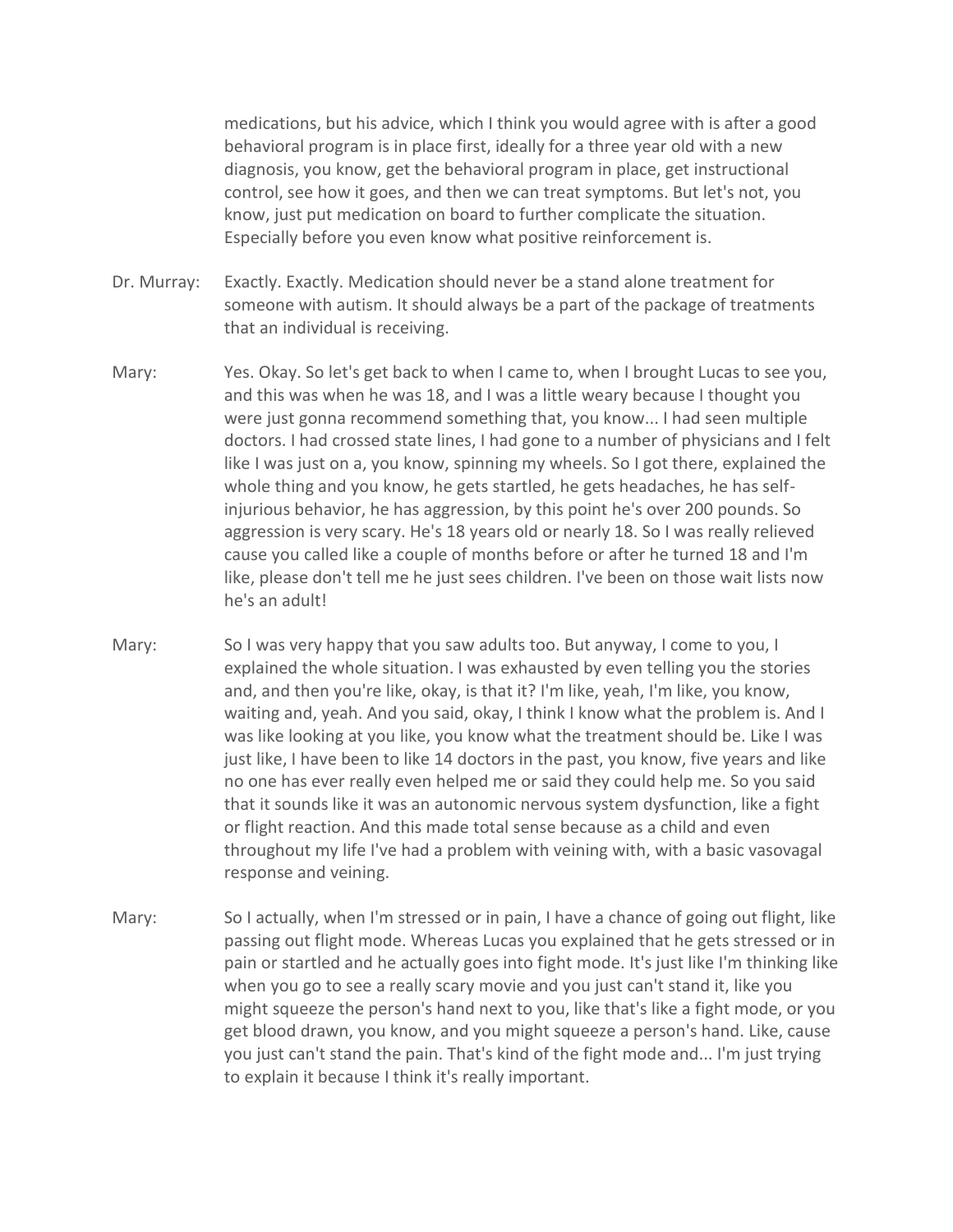- Mary: So anyway, I was like, that makes total sense because I have the flight mode and that sounds like what my data is showing with the, with the headaches and the pain. And that's when he really, 90% of these incidences of startle or a selfinjurious or aggression are related to startle or pain. So then I was like, okay, is there a treatment? And you said yes there is. It's actually propranolol, which is Inderal, which is a cardiac med, a beta blocker. So how did you come across this? I mean, not many psychiatrists and trust me, I've told a number of people that have kids that are, you know, having pain or startle are highly aggressive sporadically. I've told them about Inderal and there's not much research on it. And so how did you kind of stumble upon this as a treatment and is it, are you using it a lot now?
- Dr. Murray: Sure. So, yeah, so you did a great job of describing, you know, what that, what that is. So you probably, we've been working together with Lucas about five years now, I think?
- Mary: Yeah. He'll be 23 in the next couple of weeks.
- Dr. Murray: Wow. Oh my gosh. Where'd the time go? But probably two years before that I was at a conference for something called the International Society for Autism Research, SAR as everyone calls it. So you know, researchers from around the world, you know, come every year and this past year was just in Montreal, which is great, great meeting. But I went to this presentation by David Beversdorf. So he is a psychiatrist and a radiologist, so an interesting combination. And he works in University of Missouri and he works with people with autism. And he is, and I went to him because he is, I'm also interested in social cognition, which is one of my research areas and interested in social cognition adolescence, which is my particular area that I'm very interested in.
- Dr. Murray: So I went to his presentation and at the very end of it, he just kind of said, and we're doing some really interesting work with propranolol, and it seems to be improving social cognition, but I don't have time to talk to you about it and you know, but if you have anyone who you know, is kind of struggles with, you know, intermittent, high degree depression or, you know, this is something you should be thinking about. And he kind of ran out of time and kind of was... So I've stalked him like at the end and like, I need to understand this more. So, you know, [inaudible] is a great guy and we've gotten to know each other over the years since then. But yeah, so we went out and you know, I think we grabbed a beer and he was telling me about this and he started to explain about this autonomic dysregulation that people with autism are particularly vulnerable to.
- Dr. Murray: And you know, so the autonomic unit is part of our nervous system that works automatically without us even thinking about it. So, you know, it's what regulates your heart rate and is what regulates, you know, your skin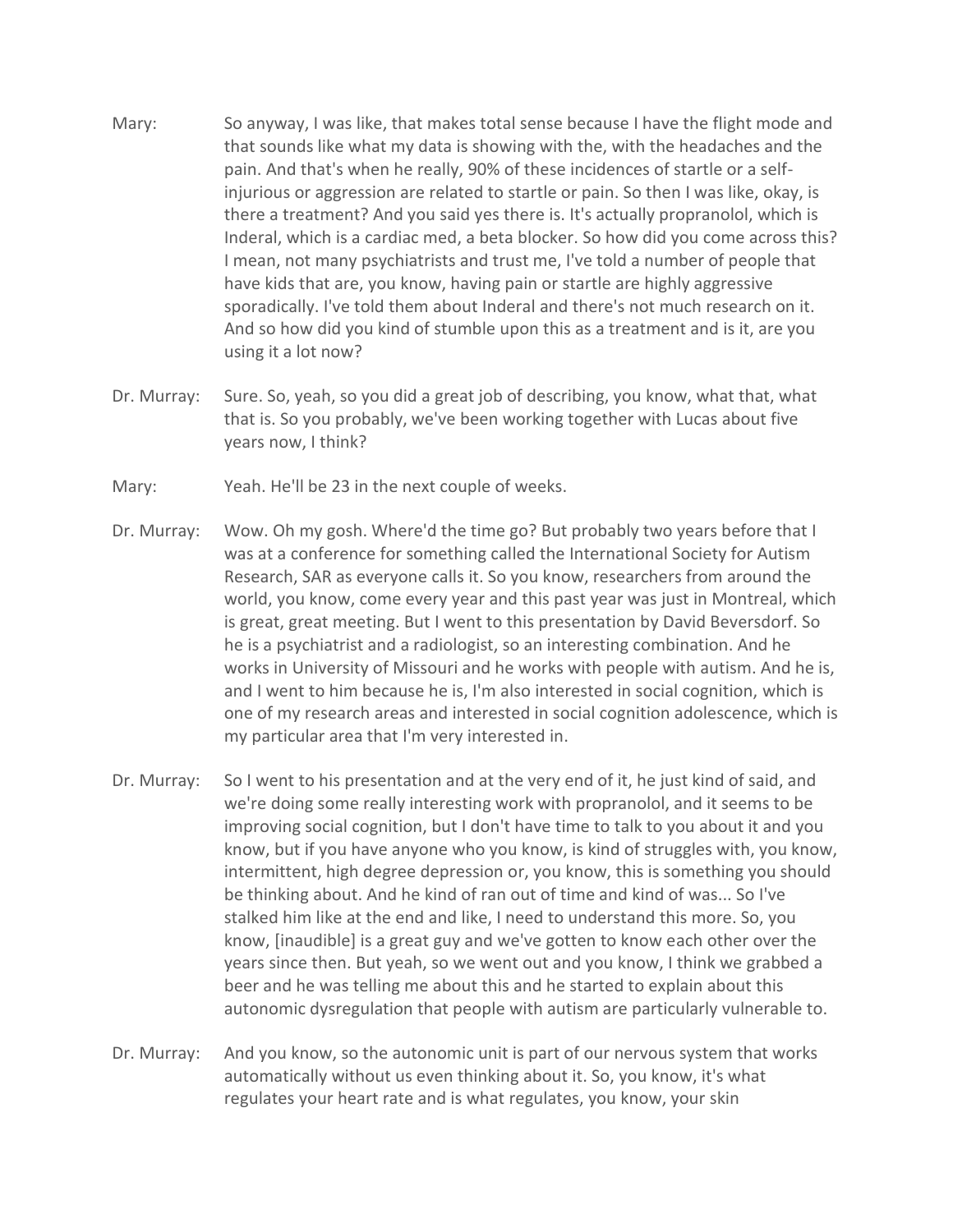temperature, how fast your breathing, muscle tension. There's all your stress responses are, you know, mediated through this system and there are two branches to it. So there's the parasympathetic and sympathetic. So the parasympathetic branch, that's of larger system is meant to kind of keep our bodies from the rest and relaxed state. And for a number of years there had been, you know, into literature and the research suggesting that people with autism don't have enough parasympathetic activity and therefore they get upset too easily. And there are certainly people who do fit that pattern. And then there are people who definitely have an underactive parasympathetic system and that is the mechanism to treat for them.

- Dr. Murray: However, you know, what people are missing is, but there's a really important subset of folks who have the sympathetic over arousal. So the sympathetic is what you just described, the fight or flight response, right? So what is your stress response to it? He was talking about how they get triggered too easily, too strongly, and they don't habituate; meaning as you were just describing, you know, we kind of get that initial stress response, but then we can kind of bring ourselves back down to centered and calm ourselves down. He goes, that doesn't happen. They stay in that heightened state and then it's just one insult after another until they just tip. And then they are really kind of losing control. And he goes, and it's, as he was talking about this, I'm like, just seem to describe so many of the patients I was struggling with to figure out how to support them and how to help them. Right.
- Dr. Murray: As you are describing people who have these very intermittent, challenging behaviors, but when they happen, they're very intense and very frightening and yeah, but you know, at the same time, you know, having our traditional trip isn't really helping the, trying to help with their parasympathetic, but that's not helping. We're missing these guys, he said, and you know, so he's a great speaker. He's one of these renaissance researchers. So he like does imaging studies. He does mouse models. He does clinical trials. I mean he's, he's just a really...
- Mary: What's his name?
- Dr. Murray: David Beversdorf and I'll send you a link to one of his talks for people who are super, like, want to get deep into this.
- Mary: So, and Dr. Murray, I asked him to send us some links to some more information for, I mean hopefully we'll have physicians, psychiatrists, neurologists listening to the podcast as well as interested parents and behavior analysts and teachers. And we will link this talk by David as well as some other links to some PDFs about propranolol and hopefully that is going to help get the word out, but continue. So, you know, this is... Yeah.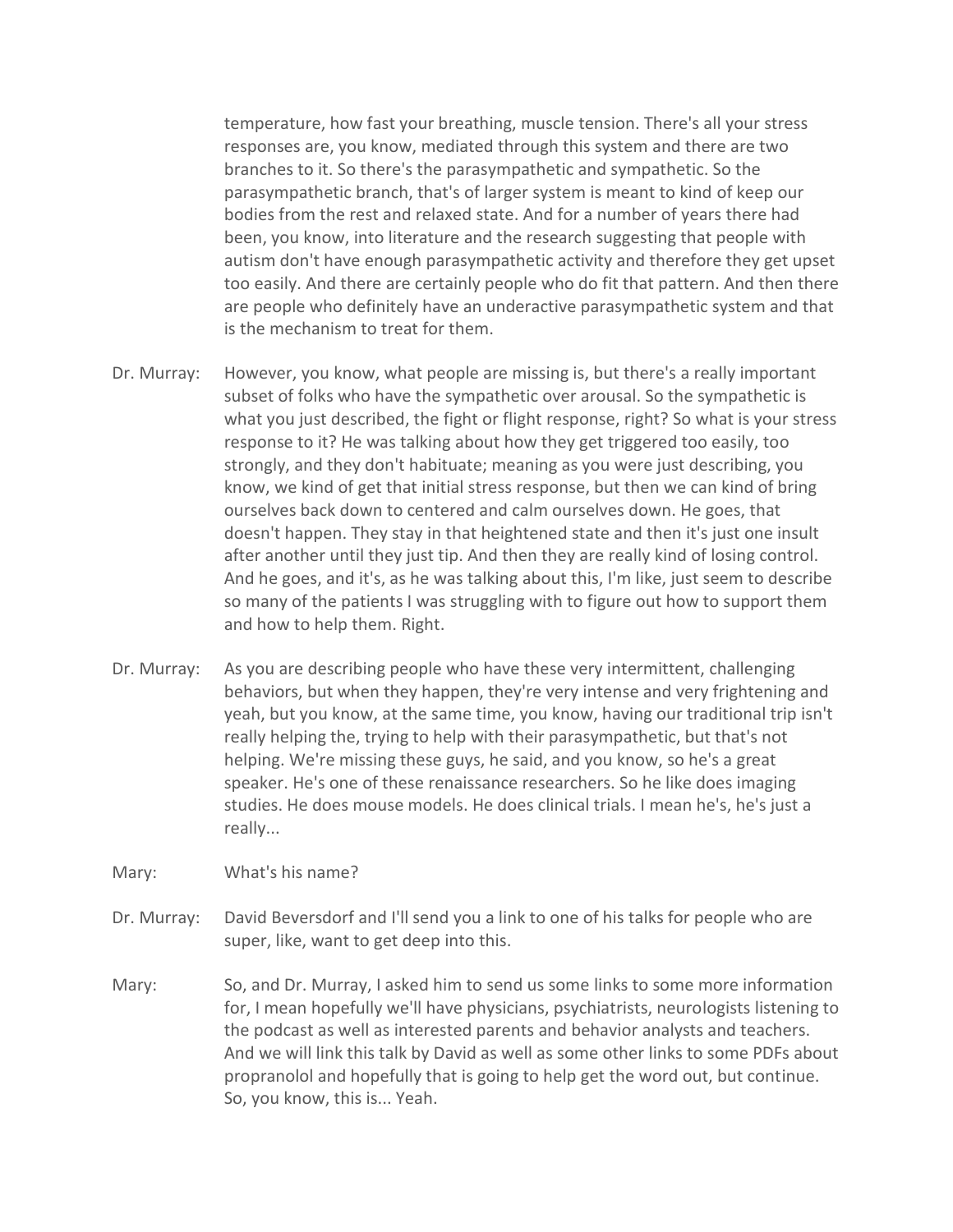- Mary: So when Lucas was 18, I remember you describing this this autonomic nerve and I was a neuro nurse too, so like that made complete sense. I'm like, this makes complete sense and I, and I can't believe that they're treating him with a cardiac drug and, okay. So, yeah, we did. We had to up his dose quite a bit from when we started. And then we also tried, because he was on three times a day, this Inderal at the same time, he's trying to transition to workplaces and he's still in school and nobody can give him his midday dose.
- Mary: And so we tried long acting in Inderal three separate times and it was like he wasn't even on it. It, he just went berserk. So now he's on four times a day Inderal, which, I mean, it sounds like a like a lot, but literally everyone who knows Lucas, like Inderal has like really saved us from a lot of issues. Because when you get a 200 pound person who is aggressive, who has autism, you know, it doesn't end well. Like there's not a lot of people that will care for somebody that can hurt people. And there's not places, like, even if I wanted him to live outside the home, I mean, he still lives with us. But even if I, I mean with aggression and stuff, it's really hard to find anybody that's willing to enable to care for him. So it's really life or death to find out a good treatment when you have a highly aggressive or self-injurious kid.
- Dr. Murray: Yeah, no, I, I think the safety issues are, you know, for any parent it's first and foremost on your mind. And unfortunately, you know, we, there's really tragic stories in the news about how, you know, an individual with autism is exhibiting aggressive behaviors. First responders who are called to help them in that situation, aren't understanding their needs and misinterpreting behaviors that they're displaying. And like you said, that they can end quite tragically. So, having a sense of being able to support someone in their most challenging moments so that they can utilize other coping mechanisms or verbalize what they need or, you know, have the opportunity to have their body, not betray them. Right. So that they can tolerate that alarm going off without their body feeling like, you know, that they're, you know, really about to die. You know, that's just what it feels like to them.
- Mary: And you've also gone on to treat other individuals with autism that don't have that fight or flight but do have like anxiety and social issues and like a different profile. So it's not just for the fight or flight kids, although with Lucas it has been a real godsent.
- Dr. Murray: Yeah. So definitely it's very helpful in those safety issues. But that's great bringing that up, Mary, I appreciate that. So, one of the things that's also really, really helpful for is anxiety in individuals with autism. And one of the things you want to do when you evaluating all anxiety in individual with autism is really how the understanding of what is driving that anxiety. So if the person's able to talk to you about it, that's great. But even for individuals who don't have great or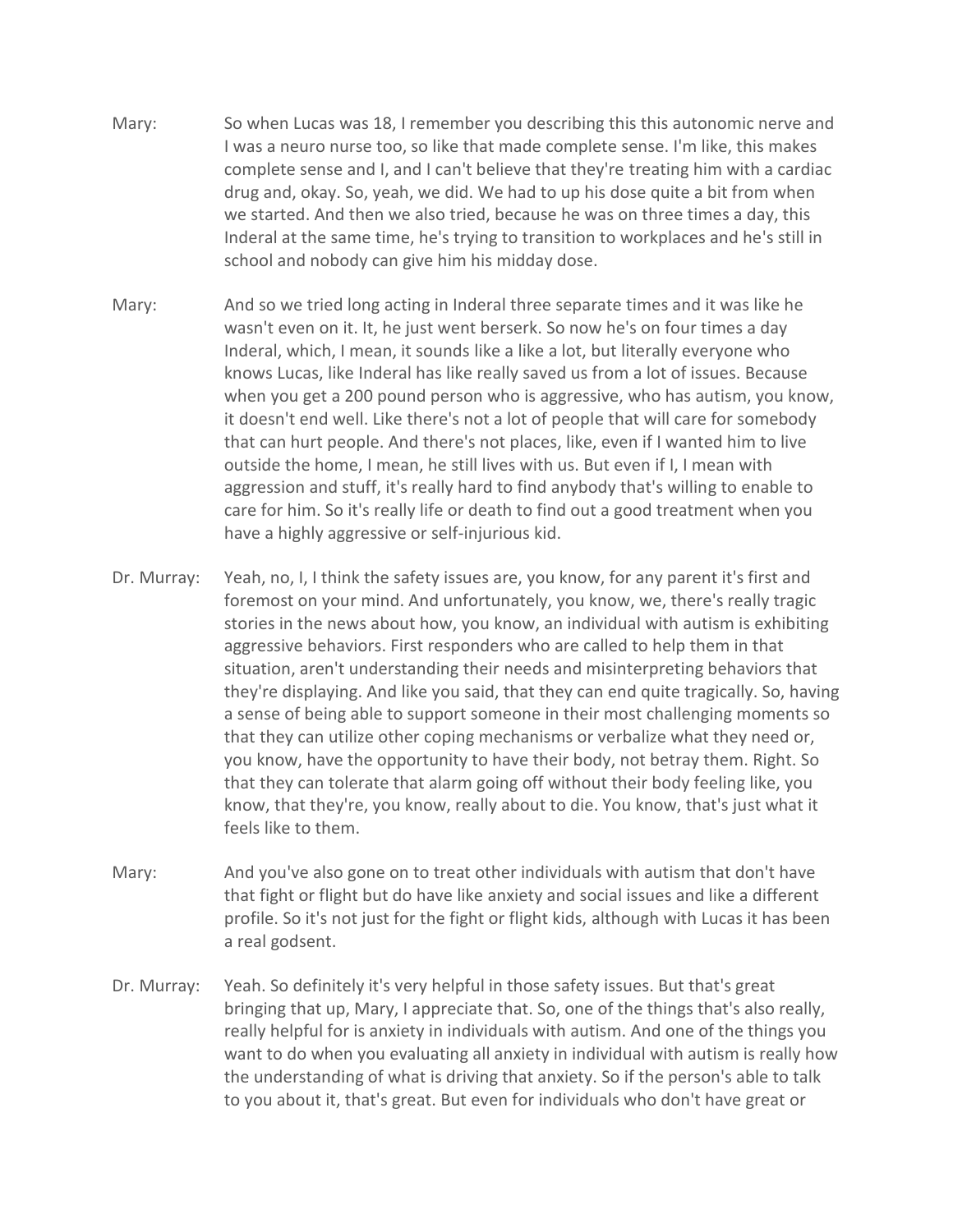adequate verbal skills to kind of talk about that. And even people you know who don't have autism, talking about anxiety can be really, really difficult. But you know, what you want to understand is, is this anxiety about the future or is it anxiety about the present?

- Dr. Murray: So what I mean by that is, are you someone who is worrying about if, you know, I'm going to get sick, what about this test that's coming up? Is there going to be a storm? Right? Those kinds of things -- future thoughts, right? Those are things that are very kind of traditional anxiety. They tend to be kind of driven by low levels of Serotonin for most individuals, traditional medications aimed at anxiety, like serotonergic drugs for instance. You were mentioning Prozac can be helpful. However many, many, many people with autism don't have that kind of anxiety, they have anxiety about the present, meaning, you know, what's going to happen, is there going to be... how many people are going to be there? Is it going to be too noisy? You know, was the expectation, is it, you know, are they not gonna have the, you know, the food that I'm really looking forward to? You know, am I not going to be able to predict this environment in a reliable way that's gonna allow me to feel comfortable there? So that not able to adjust to the variations in the environment and our environments are constantly changing. Right.
- Dr. Murray: So, and that tends to be the, my experience has been that's kind of anxiety that people with autism experience more frequently or more strongly. That seems to be the one that was really the barrier. But the resistant to going to a place not because they're worried that something's going to happen there. It's where I can't predict this environment. I don't know what the expectations are there. The propranolol can also, or a beta blockers. So this larger class of medications are beta blockers. You know, I just tend to use propranolol a lot because that is the most widely study in individuals with intellectual and developmental challenges, and the literature for autism is starting to come out very nicely. So you know, that's just my first go to, but...
- Mary: I remember when the, when you put Luca... When you prescribed it for Lucas, you had, you said you had 40 individuals and all of your patients have autism. You are like almost exclusively autism now, but you had 40 back five years ago that were being treated and now you have many more people that you're treating with propranolol, right?
- Dr. Murray: Right. So, yeah, so it's, you know, so like you said to begin to show that this isn't the answer for everyone, right? It is, it is a useful tool for many, many people with autism.
- Mary: Yeah. Okay. So the other thing I wanted to get the word out about is a, metabolic pharmacological test that you recommended. I don't know if I'm describing it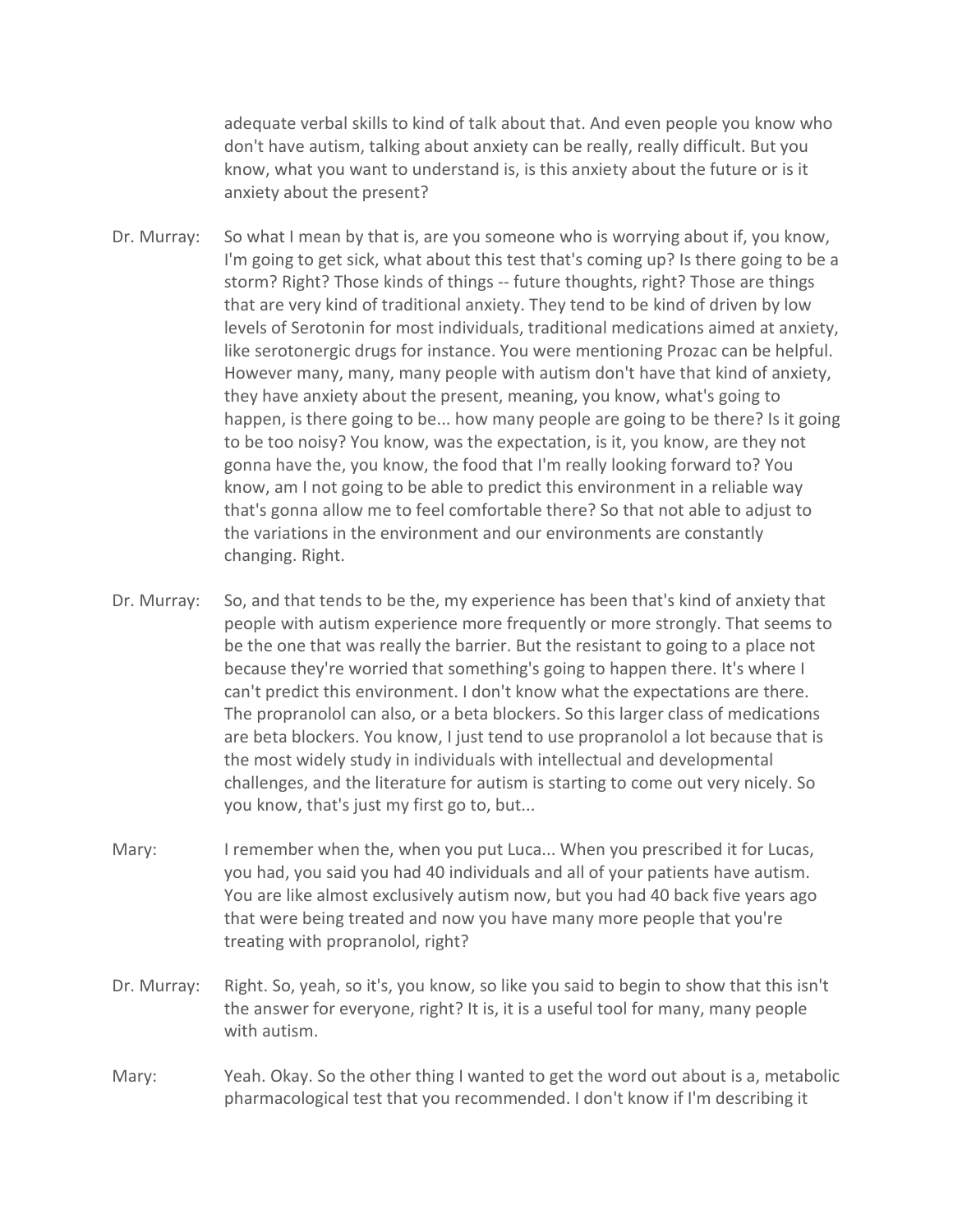right, but the test that we did, which I described in my video blog on, should you medicate children with autism was from genomind.com, but I found that that was really, especially with my background in the healthcare profession and being a BCBA, it's like more people need to know about this. More physicians, more general pediatricians, more psychiatrists. I've recommended it to a number of people who, you know, one of my friends had a typically developing teenager that tried to commit suicide, ended up on a cocktail of meds. You know, like it doesn't, it's not just for people with autism, but it does provide I think, a lot of knowledge because, so can you talk more about that test briefly and tell people what that is?

- Dr. Murray: Sure. So, uh, so the test is generally what we call pharmacogenomic testing. So it is looking at someone's individual DNA to predict how they may react to medication and how they may metabolize medications. So there's two different things that we're looking at. So the science has kind of evolved to the point that we have a good understanding of certain genes that code for certain receptors. For instance you know, we've been using Prozac today. So let's just keep talking about Prozac. So Prozac is an SSRI. We know that it's meant to interact with a serotonergic transporter in the brain. We know what the gene is that codes for that. We also know that there are variations of that gene; what we call the long and the short form of the genes.
- Dr. Murray: So if you have the long form of the gene that's beneficial for having a good response to the medication. If you have a short form or that gene, it's not likely that you're going to have a good response to medication. So you get a copy of the gene from each parent, right? So people have long form, long form from both parents. They're likely to have a very nice response to medication. People have a long form and the short form one, you know, one parent gave him the long form, one kind of gave him the short, then maybe not great, but still some response. If you have a short form and a short form from both parents, very unlikely that you're going to have a strong response. Right? And then you just saved yourself months of trying a drug that is not likely to be of super benefit and you just move on to other classes of medications that are more likely to be beneficial.
- Dr. Murray: So it saves a lot of time and he creates a lot, you know, a lot more efficiency. But then kind of what we were talking about, the metabolics just important to understand. So every medication gets metabolized by our livers. So when we take it in, it needs to go through a liver once and it kind of goes and gets turned from the inactive form to the active form. That's the first stage of the metabolism. Then it kind of circulates through our body and kind of, you know, goes to the brain or wherever it's supposed to go. And then on its way out it gets metabolized again. It's sent out, you know, through, um, you know, our urine and other stuff. So, yeah. So, but then kind of understanding those pathways just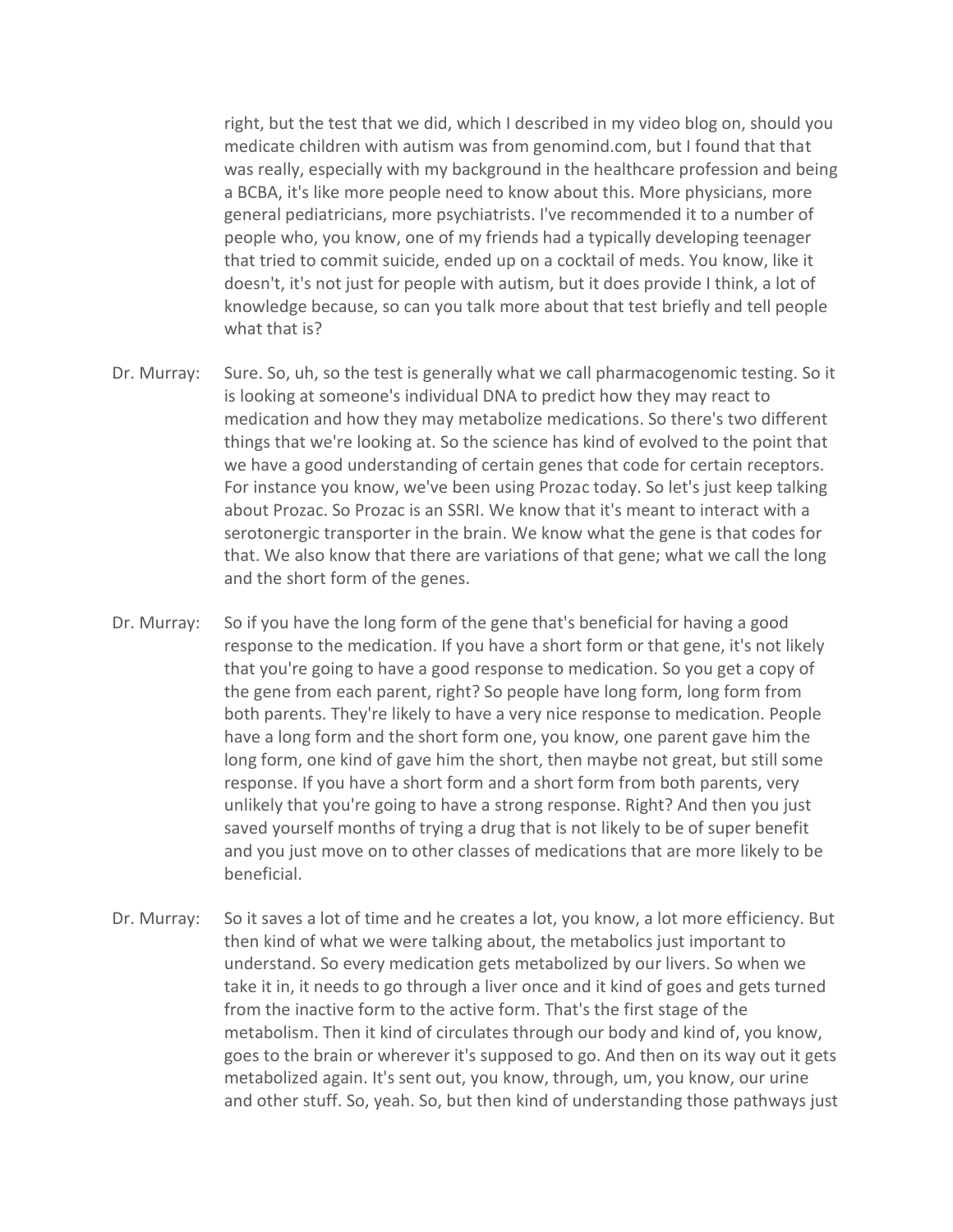look like is if you have a really fast pathway drugs would be going out of your body more quickly than you expect. If you have slow pathway, they're gonna go more slowly. And knowing those two things is really important to understand how you may need to dose the medication. So, yeah, having a fast pathway means that you may need to go up on the medication in order to get the desired effect, whereas having a slow pathway where you need to go low on the desk so that you avoid side effects.

- Mary: Yeah. So a couple things just in Layman's terms. So when you recommended this drug test, it was a swab test, so it was noninvasive, just getting some swab out of Lucas's mouth. And then sending that away, and then every, so then the report comes and it's pretty much all the medications anybody could be on; not just kids with autism. So it's the anti-psychotics, but it's the old anti-psychotics and the newer anti-psychotic. So in terms of what Lucas is, the test showed, it showed that he actually was good, then it rates them in a red zone, like not good; yellow zone maybe; and Green Zone meaning good. So the older antipsychotics like Valium and lithium are... not Valium, Lithium and Haldol were older anti-psychotics. He was in the Green Zone. But the Abilify and the Resperdal were in the red zone.
- Mary: And that's probably why we had so many problems. But it's not just psychotic, it's psychotropic drugs, it's seizure medications, pain medications, over the counter medications, cardiac medications. So this is basically Lucas's response to all medications and surprise... Well, not surprisingly, but Inderal, which Lucas, we all agree has been a really good med for him, was in the yellow zone because he was a rapid metabolizer, and that's why he didn't do well with long acting, and that's why we have to give it to him four times a day. But if it's going to keep him calm and have one aggression in two yearswhich we could kind of attribute to other things, then it's great, you know, then we can, so we can use that test.
- Mary: If, God forbid he develops seizures or something, then we can go back to that test and say instead of just trial and error. Because the other point I wanted to make is you're like, it saves time. Our kids can't tell you that they're side effects usually, right. The kids with severe language problems like Lucas, so he can't say like, my mouth is dry or I'm getting ringing in my ears or, or whatever. So it's like, it's, I think it's really important. But the other thing I wanted to mention was you said that because our insurance covered it, otherwise it would be like \$4,000. So you want to make sure that your insurance covers these things and that it needs to be ordered by a physician, too. Right?
- Dr. Murray: It needs to be ordered by a physician. Insurance carriers are starting to recognize the value of this because in the long run it does save them money. So they're getting better about covering. They're getting better about covering, especially as a one time thing. And that's the other thing. It only needs to be done once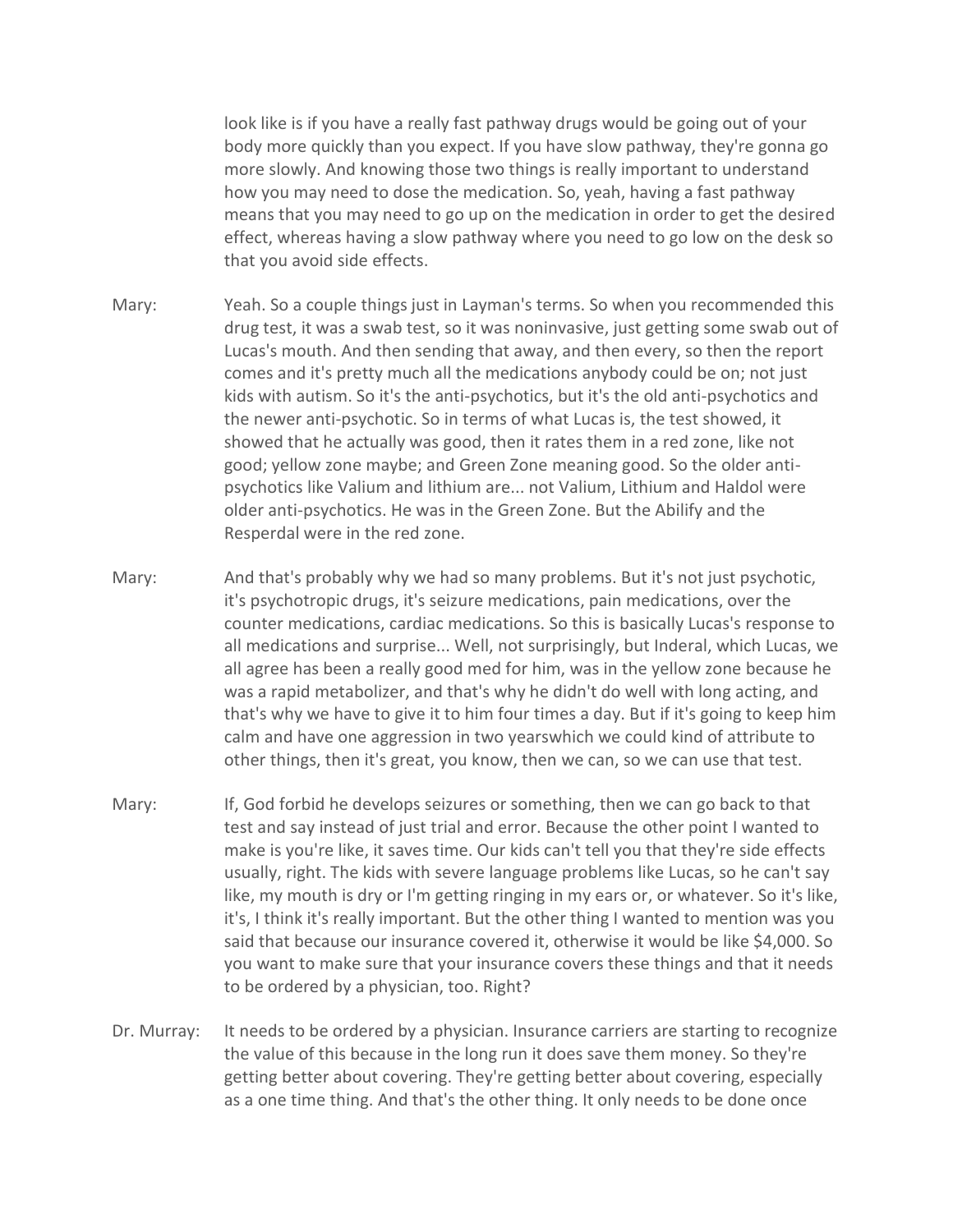because Lucas' DNA will always be his DNA, it's never going to change. So you know, this information is good for that person's remainder of their life. Certain companies like Gentle Mind and Gene Site are two of the most common ones. They're very good about when new gene discoveries are made, rerunning a person's sample to update that information. So they, you know, and then we get information like we just want to update you on your patient about these four new genes that we've discovered and here are results. So yeah, discoveries keep happening.

- Mary: Yeah. So it's Gentle Mind and Gene Site.
- Dr. Murray: Yeah, those are the the two most common around here.
- Mary: Those are the testing services that do that. You run these swabs. Okay, cool. All right, so we're getting to towards the end. So one of my goals for the podcast is to give strategies to parents and professionals to be less stressed and lead happier lives. And I know as a parent yourself of a son with autism as well as treating, you know, all these patients over the years and having the opportunity to meet a wide variety of parents, are there any top two or three things that you think would be strategies to help parents and professionals be less stressed?
- Dr. Murray: So I think one of the things I'm going to suggest that's going to seem counterintuitive because it's probably going to be more stressful at first, but really starting to think about the future is important, and planning ahead. So I'm sure you agree with me, Mary, that it seems like just like yesterday our boys were, you know, those, you know, young little kids at that school and now, you know, they're young men and you know, the time goes by really quickly and you know, and I certainly understand that sometimes things are at a point where you're just thinking about how you're going to get through this week, nevermind what's coming up in the next few years.
- Dr. Murray: But when you have those opportunities where things are calmer and things seem to be going reasonably well, or you feel like you got a handle on it for the moment, think about what be coming down the road. Because, you know, autism is a developmental disorder, right? We all change as we develop through our lifespans. We know people with autism struggle with development. So there's going to be struggles just like through the rest of us. But we need to think about what that next stage might be for them. So spending some time thinking about what might be coming down the road is helpful. And I think the people who I think kind of weather the storms the best are the ones who kind of thought about the storm coming. So I think just my counterintuitive is, you know, kind of think about when things might not be so... that might be a little bit more rocky than it is right now is number one.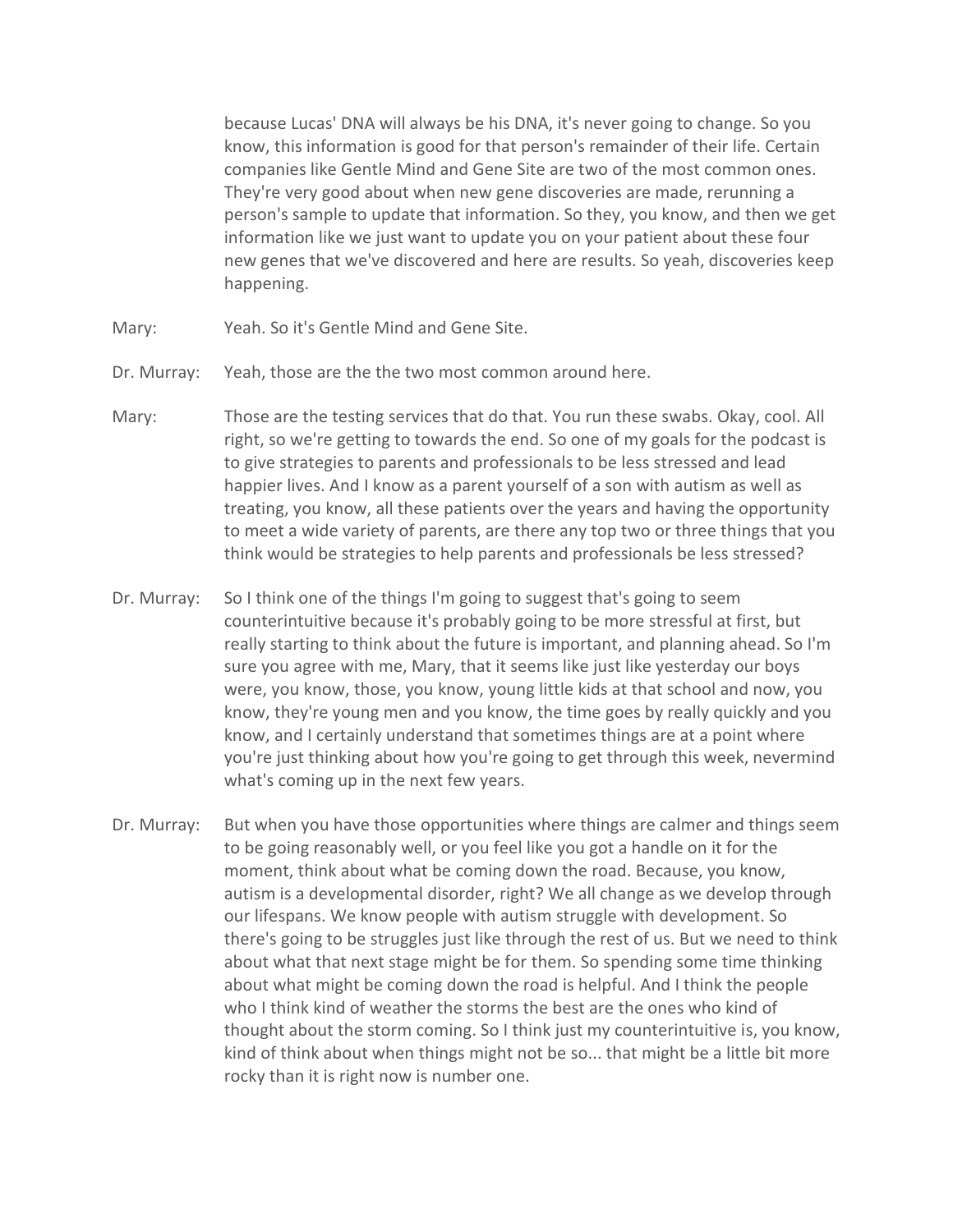- Dr. Murray: Number two is celebrate every success, you know, so, one of the things that everyone who loves someone with autism understands that their successes are not through the traditional ones. So it's not going to be, you know, winning the award at school perhaps, or it's not going to be thrilling sports performance perhaps. Right. It may be that they said, you know, a word for the first time. Right. And that, you know, that's a huge thing and that you and I, I feel sometimes parents kind of hold themselves back from celebrating those huge wins because it's not the traditional win, but you know, we should shout stop that from the rooftop. That's, yeah, that's amazing. Right? Even more amazing than winning the championships. So definitely celebrate those moments.
- Dr. Murray: And the third one is everyone needs a break. So, you know, it's important to invest in yourself and invest in your relationships outside of your relationship with your child with autism. So really, you know, and it's not a luxury, you know, a lot of times, like I don't have that luxury right now. I feel selfish doing that. You know, and I kind of tell people sometimes, I'm prescribing this as part of your son's treatment that you need to take a weekend away that you know, that it's, that you need to recharge your batteries so that you can kind of get back in there and be the support that he or she needs. And you know, sometimes our children need a break from us. Right. So opportunities are starting to get older. So really kind of whatever that break may look like, even if it's a couple hours in the afternoon, you know, take that time for yourself, doing something that allows you to have that sense of identity outside of being a parent of someone with autism because it's really important that we have balance in our lives.
- Mary: Yeah, I think that's great. So how can parents, professionals, physicians, how can they learn more from you? And I know you have like a whole plan for more research in this area and how can they keep in touch and see where we go from here?
- Dr. Murray: Sure. So I think just a couple of things. So one of the initiatives I'm involved in for the state of Pennsylvania is something called a ASERT, which stands for Autism Service Education Resources and Training. So I do a lot of work there. So that website is PAautism.org. So a lot of our educational and outreach materials go up on that website. My research efforts are on the Penn State autism hub. So if you just go on the main Penn State website, PSU.edu and just search bar go 'autism' thought hub will come up and then, you know, kind of link out to not just me, but other really interesting investigators across the university and there's some really very cool things being done across the university. So I highly recommend that as well.
- Mary: Great. Great. So I really appreciate your time today. I think I've been wanting to spread the word about, you know, that psychiatry with autism is more than just the couple of medications that are FDA approved for children with autism and